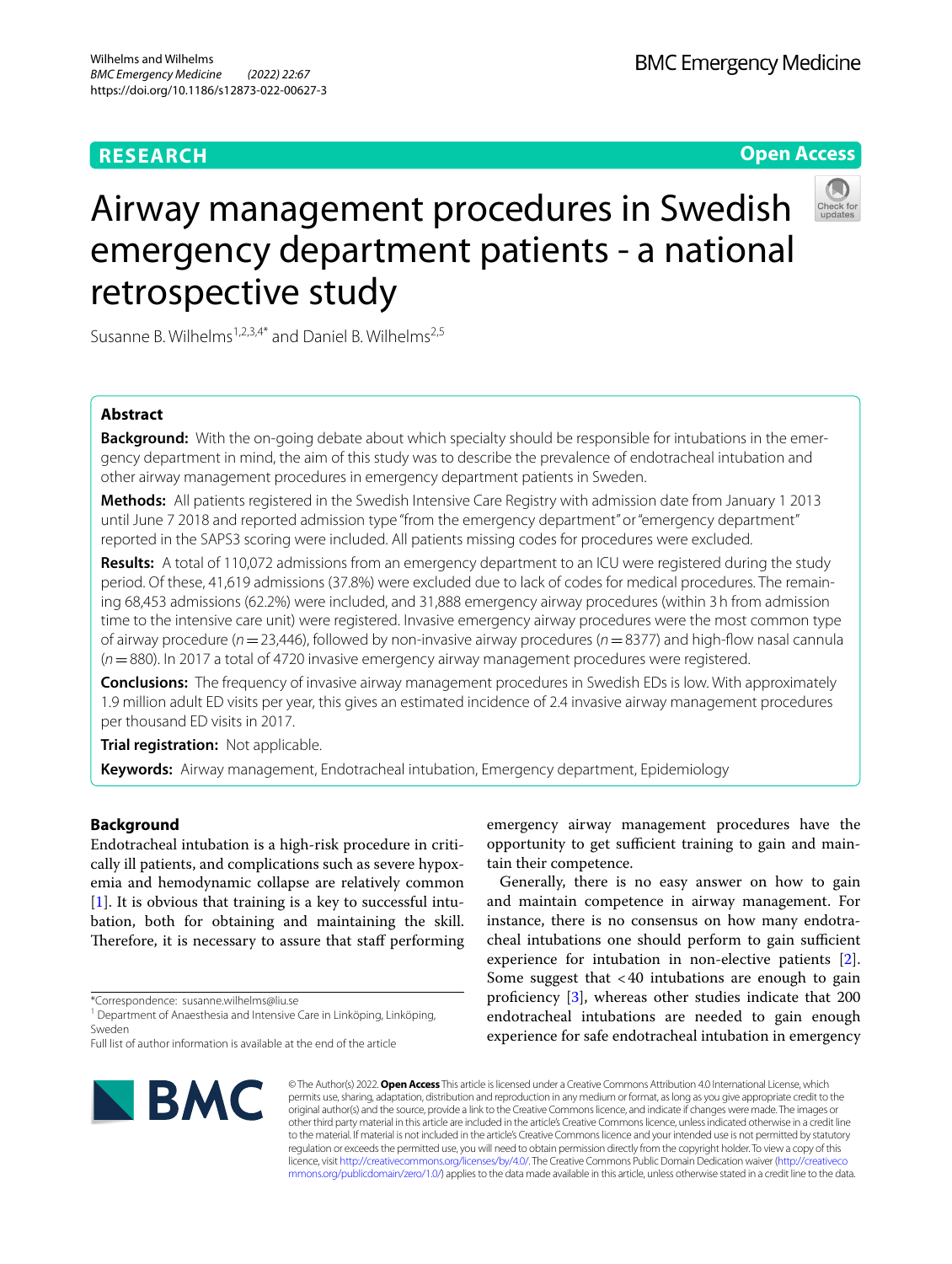situations [\[4\]](#page-6-3). Special circumstances may require even more training, as indicated by a study by Kim et al., in which 240 intubations s were required to gain a high rate of successful intubations in cardiopulmonary resuscitation situations [[5\]](#page-6-4).

The literature on maintaining endotracheal intubation skills is sparse, and there is no clear evidence on how many intubations are needed on a yearly basis to maintain good endotracheal intubation skills. However, the problem with lack of intubation opportunities after the initial intubation training phase is well-described. In a study by Carlson et al., covering 135 emergency departments in the U.S., the intubation incidence per ED physician varied considerably between 0 and 109 intubations per year (median 10)  $[6]$  $[6]$ , with 24% of the emergency physicians performing fewer than 5 intubations per year. The problem with few intubation opportunities is also described for other professions, such as respiratory therapists and paramedics [\[7](#page-6-6), [8\]](#page-6-7).

One way of assessing competence is working with "entrustable professional activites" (EPA), where trainees are systematically assessed by supervisors in specifc activities, such as emergency airway management. For example, rapid sequence induction (a key skill for performing successful emergency airway management) is a common EPA for residents in anesthesia. However, in a Swiss study, a majority of supervisors did not think rapid sequence induction should be performed un-supervised within the first year of training in anesthesiology  $[9]$  $[9]$ . This would either indicate that rapid sequence induction (and, as a consequence, emergency airway management) is an EPA which needs long-term training to achieve, or that the number of training opportunities is low.

Traditionally, the most common specialties performing airway management in ED patients are emergency medicine physicians, anesthesiologists and critical care physicians. In many European countries, including Sweden, most endotracheal intubations are performed by anesthesiologists. However, with the rapid growth of emergency medicine as a specialty in Europe there is an on-going discussion, with difering opinions, on what specialty, i.e. anesthesiologists/intensivist or ED physicians, should be responsible for such procedures in the emergency department [\[10–](#page-6-9)[15\]](#page-6-10).

However, the crucial perspective in this discussion might not actually be what specialty should do the tube. Instead, it is important to ensure that all physicians who perform emergency airway management have sufficient opportunities to gain and maintain their skills in airway management so that it is performed safely and skillfully when need arises. To ensure this, it is crucial to know the prevalence of such procedures in ED patients. Without European counterparts to the US National Emergency Airway Registry (NEAR) or the Australian and New Zealand Emergency Department Airway Registry (ANZE-DAR) [[16,](#page-6-11) [17](#page-6-12)], there is, however, no simple way to obtain an overview of ED airway management in Europe. The NAP4 study in United Kingdom (UK) included a praiseworthy description of complications in airway management in emergency departments and ICUs, but it was limited in coverage to not more than about 50% of the emergency departments in UK and might only have seen the "tip of the iceberg" [[18\]](#page-6-13). In addition, the focus of the NAP4 study was not the incidence of normal non-complicated airway management procedures or opportunities to gain and maintain airway skills.

Even with robust data from studies derived from existing airway registers such as NEAR (United States) and ANZEDAR (Australia and New Zealand) [\[16](#page-6-11), [17](#page-6-12)], it is important to also describe the situation in European and Scandinavian EDs, since factors related to culture, education and hospital organization clearly infuence where and how airway management procedures are performed. Sweden lacks a specifc register for airway procedures, but has a well-established Swedish Intensive Care Registry (SIR), covering admissions to about 90% of all ICUs in Sweden. Since all intubated patients are admitted to an ICU for further care, these data provide an opportunity to study the prevalence of emergency airway management procedures in Sweden.

With the on-going debate about which specialty should be responsible for intubations in the emergency department in mind, the aim of this study was therefore to describe the prevalence of endotracheal intubation and other airway management procedures in emergency department patients in Sweden.

# **Methods**

All patients registered in the Swedish intensive care Registry with admission date from January 1, 2013 until June 7, 2018 and reported admission type "from the emergency department" or "emergency department" reported in the Simplifed Acute Physiology Score 3 (SAPS3) scoring were included. All patients missing codes for procedures were excluded. These criteria for inclusion and exclusion were defned a priori, and a data manager at Swedish intensive care Registry extracted requested data from the registry, including individual patient number, age, gender, admission and discharge date, hospital type (academic, community, rural), primary ICU diagnosis, secondary ICU diagnoses, procedures, SAPS3 scoring and outcome (dead, alive). All further analyses and subgrouping were done by us.

Airway procedures are coded as medical procedures in SIR [[19\]](#page-6-14), and we extracted the following: start of acute treatment with continuous positive airway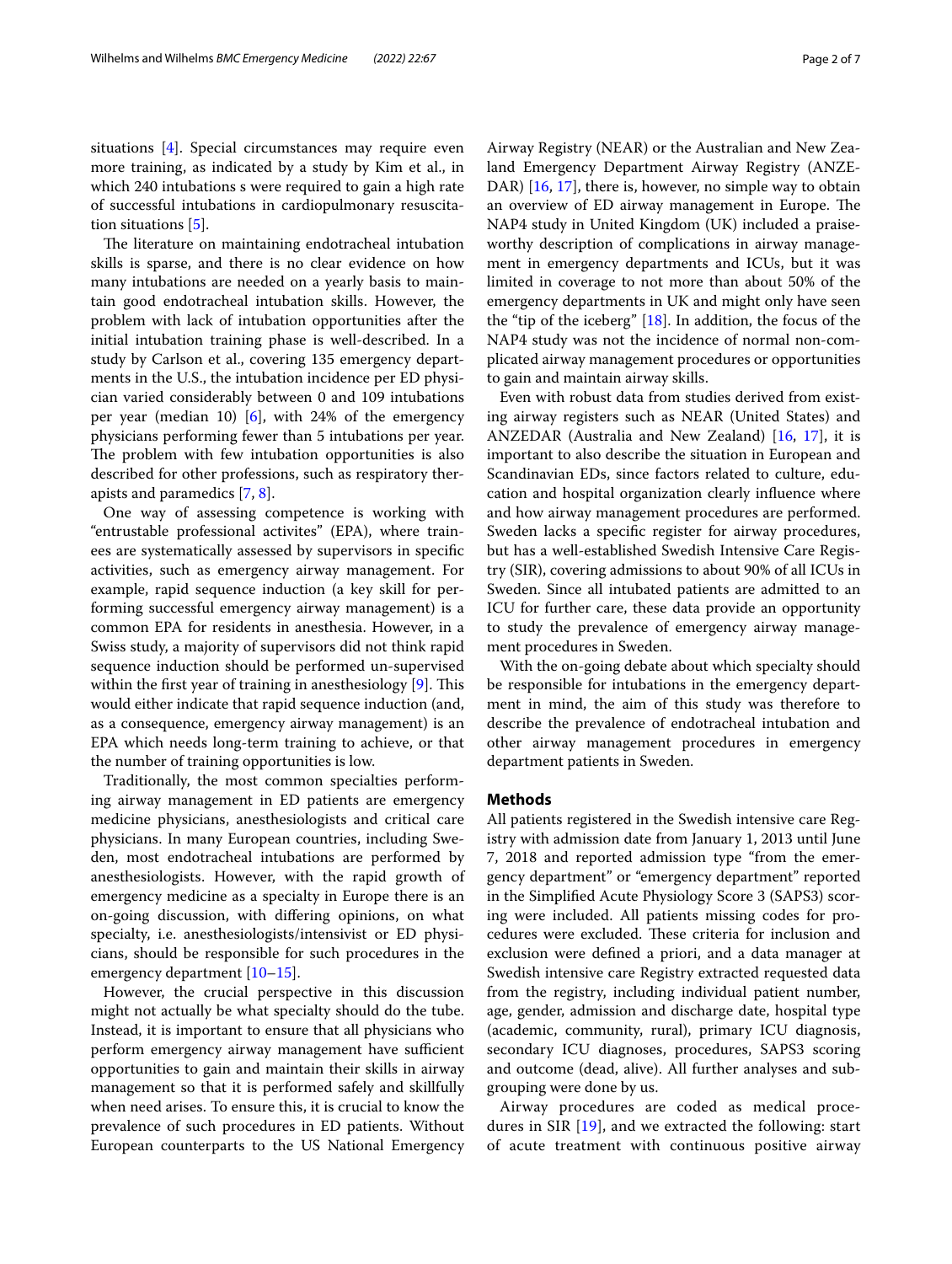pressure (CPAP) or bilevelPAP (Swedish classifcation of medical procedures code: DG001), start of mechanical ventilator treatment (DG002), supplemental oxygen (DG015), endotracheal intubation (DG017), endotracheal intubation with fber endoscopy (DG018), percutaneous tracheotomy (DG020), conventional treatment with mechanical ventilator (DG021), high-frequency oscillation mechanical ventilator (DG022), non-invasive treatment with mechanical ventilator (DG023), coniotomy (DG025), treatment with mechanical ventilator more than 96h (DG026), start of long-time treatment with CPAP and Bilevel PAP (DG027), supplemental oxygen with high-flow nasal cannula (DG028), tracheostomy (GBB00), percutaneous tracheostomy (GBB03) and other tracheostomy surgery (GBB96). These procedures were grouped in the following groups: invasive airway management (DG002, DG017, DG018, DG020, DG021, DG022, DG025, DG026, GBB00, GBB03, GBB96), non-invasive airway management (DG001, DG023, DG027) and supplemental oxygen with high-fow nasal cannula (DG028).

All airway management procedures registered within 3 h from admission time point to the intensive care unit were considered as emergency procedures. Subgrouping within 0, 1, 2 and 3 h were done to evaluate the degree of urgency.

The main outcome was prevalence of invasive airway management procedures within 3 h from admission time to the intensive care unit, with other airway management procedures analyzed as secondary outcomes.

The study protocol was approved by the Regional Ethical Review Committee in Linköping, Sweden on 18 April 2018 (2018/177–31) and a supplement to the study protocol was approved by the Swedish Ethical Review Authority on 21 November 2021 (2021–05648- 02), and the requirement for informed consent was waived. All methods were performed in accordance with the Declaration of Helsinki and relevant Swedish regulations.

## **Statistics**

All data were analyzed in STATA version 14 (Stata-Corp, College Station, TX, USA). Demographic data were reported as mean (standard deviation). Groups of patients were compared using the Student's t-test (continuous data) and the chi-square test (categorical data). Diferences were considered statistically signifcant at a *p*-value of <0.05.

# **Results**

A total of 80 ICUs, in 61 hospitals, reported data during the study period. A total of 110,072 admissions from an emergency department to an ICU were registered during the study period. Of these, 41,619 admissions (37.8%) were excluded due to lack of codes for medical procedures. The remaining  $68,453$  admissions  $(62.2%)$  were further analyzed.

The excluded patients were generally younger, had lower SAPS3 score at admission, had shorter length of stay in the ICU and lower mortality rates compared to the included patients (Table [1\)](#page-2-0). It was also more common with admission for only observation (according to the SAPS3 scoring) in the excluded group. A higher proportion of patients was excluded in rural hospitals, where a majority of patients missed codes for medical procedures.

Of the admissions with registered codes for medical procedures (*n*=68,453), a majority (*n*=38,110) had a code for airway management-related procedures. Most of the airway management procedures  $(n=31,888, 83.7%)$ were performed within 3h from admission to the ICU, i.e. emergency airway management procedures.

The most common type of emergency airway management in this population was invasive airway management (*n*=23,446, 71.3% of the emergency airway management procedures) (Table  $2$ ). The second most common

<span id="page-2-0"></span>

|  |  |  | Table 1 Demographics for included and excluded patients |
|--|--|--|---------------------------------------------------------|
|--|--|--|---------------------------------------------------------|

|                                        | Included                  | Excluded (no medical procedure) | p      |
|----------------------------------------|---------------------------|---------------------------------|--------|
| Age                                    | $56.2 \pm 0.8$ SD         | $50.0 \pm 0.12$ SD              | < 0.01 |
| Female sex (%)                         | 42.2%                     | 42.9%                           | 0.02   |
| SAPS3                                  | $55.9 + 0.06$ SD          | $45.1 \pm 0.06$ SD              | < 0.01 |
| Only observation (SAPS 3 at admission) | 5.7%                      | 23.7%                           | < 0.01 |
| Length of stay in ICU (days)           | $2.5 \pm 0.02$ SD         | $0.8 + 0.004$ SD                | < 0.01 |
| <b>Mortality</b>                       | 10.4%                     | 1.9%                            | < 0.01 |
| <b>Rural hospital</b>                  | $46.5\% (n = 16.156)$     | $53.5\% (n = 18.579)$           |        |
| <b>Community hospital</b>              | $64.0\%$ ( $n = 32.606$ ) | $36.0\% (n = 18.366)$           |        |
| Academic hospital                      | $80.8\%$ (n = 19.691)     | $19.2\% (n = 4674)$             |        |
|                                        |                           |                                 |        |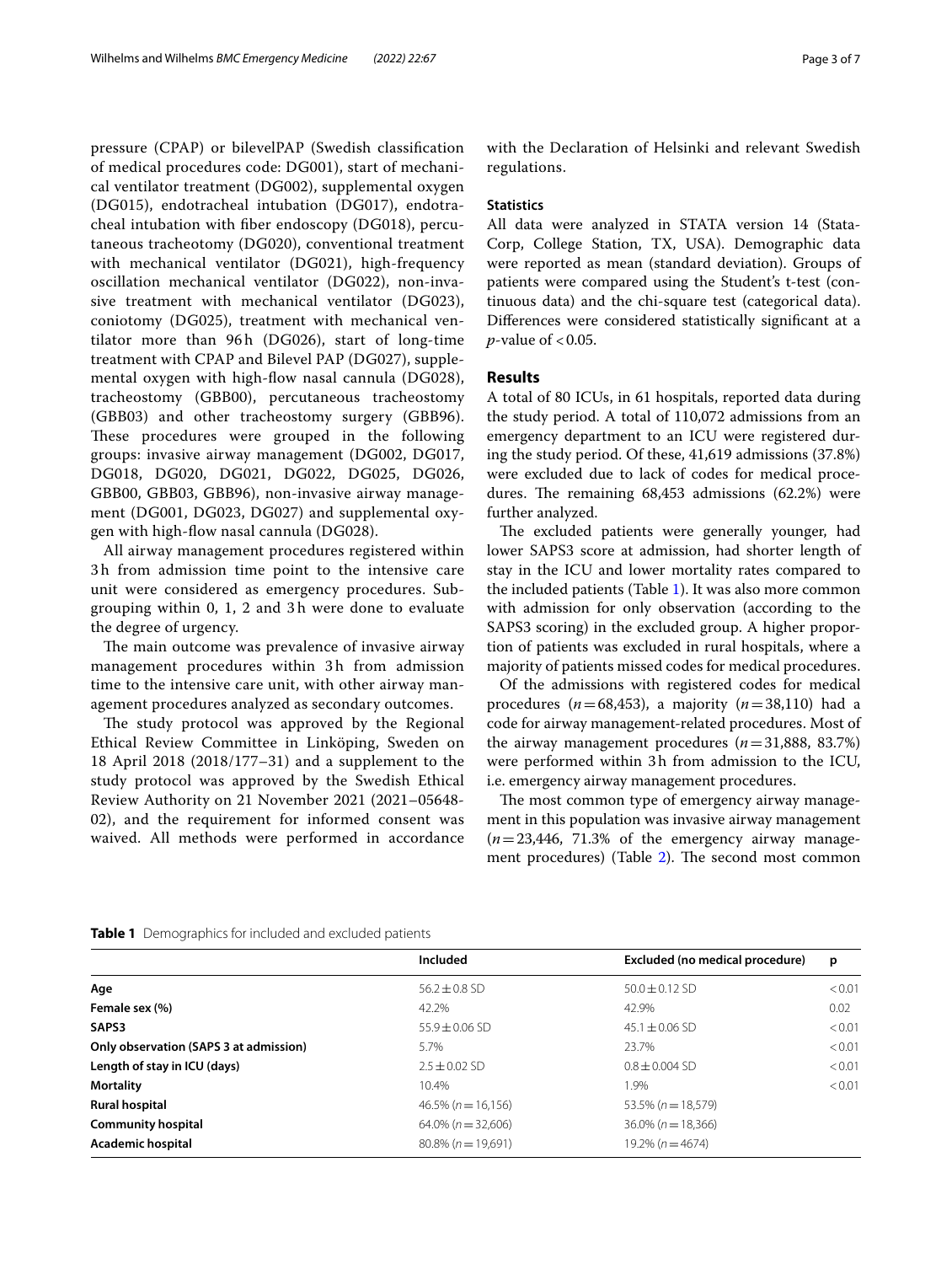|                           | Invasive              | Non-invasive        | High-flow nasal cannula |
|---------------------------|-----------------------|---------------------|-------------------------|
| All                       | $34.3\% (n = 23.446)$ | $12.2\% (n = 8377)$ | $1.3\% (n = 880)$       |
| Rural hospital            | $18.9\% (n = 3056)$   | $15.3\% (n = 2470)$ | $1.2\% (n = 193)$       |
| <b>Community hospital</b> | $34.1\% (n = 11,101)$ | $12.9\% (n = 4215)$ | $0.8\%$ (n = 272)       |
| Academic hospital         | $47.2\%$ (n = 9289)   | $8.6\%$ (n = 1692)  | $2.1\% (n=415)$         |
|                           |                       |                     |                         |

<span id="page-3-0"></span>



<span id="page-3-1"></span>was non-invasive airway management (*n*=8377, 25.5%), whereas oxygen supplement with high-flow nasal cannula was less common (*n*=880, 2.7%).

Invasive emergency airway management was more prevalent in academic ICUs (*n*=9289, 47.2% of admissions with registered medical procedures codes), compared to community  $(n=11,101, 34.1%)$  and rural ICUs  $(n=3056, 18.9\%).$ 

A majority of the emergency airway management procedures were performed either before or at the moment of ICU admission (hour: 0) or within the frst hour of ICU admission (hour: 1) (Fig. [1\)](#page-3-1).

Over the years studied, invasive airway management procedures and oxygen therapy with high-fow nasal cannula increased whereas noninvasive airway management procedures did not increase (Table [3](#page-3-2)).

# **Discussion**

During the 5.5 years studied, 31,888 emergency airway management procedures were registered in ICU patients admitted from the emergency department. The <span id="page-3-2"></span>**Table 3** Emergency airway procedures in relation to year performed

| Year | <b>Invasive</b>                                              | Non-invasive | High-flow<br>nasal<br>cannula |  |
|------|--------------------------------------------------------------|--------------|-------------------------------|--|
|      | n, (% of all admissions with a code for a medical procedure) |              |                               |  |
| 2013 | 3934 (32.2%)                                                 | 1493 (12.2%) | $2(0.02\%)$                   |  |
| 2014 | 4099 (32.4%)                                                 | 1506 (11.9%) | $8(0.06\%)$                   |  |
| 2015 | 4262 (33.8%)                                                 | 1580 (12.5%) | 110 (0.87%)                   |  |
| 2016 | 4559 (35.9%)                                                 | 1536 (12.1%) | 208 (1.6%)                    |  |
| 2017 | 4720 (35.7%)                                                 | 1619 (12.2%) | 332 (2.5%)                    |  |

most prevalent type of emergency airway management procedures were invasive ones, reaching 4720 procedures in 2017. In relation to the number of emergency department visits in Sweden yearly (1.9 million adult visits in year 2017  $[20]$  $[20]$ ) the estimated incidence of invasive airway management procedures would be 2.4/1000 ED visits.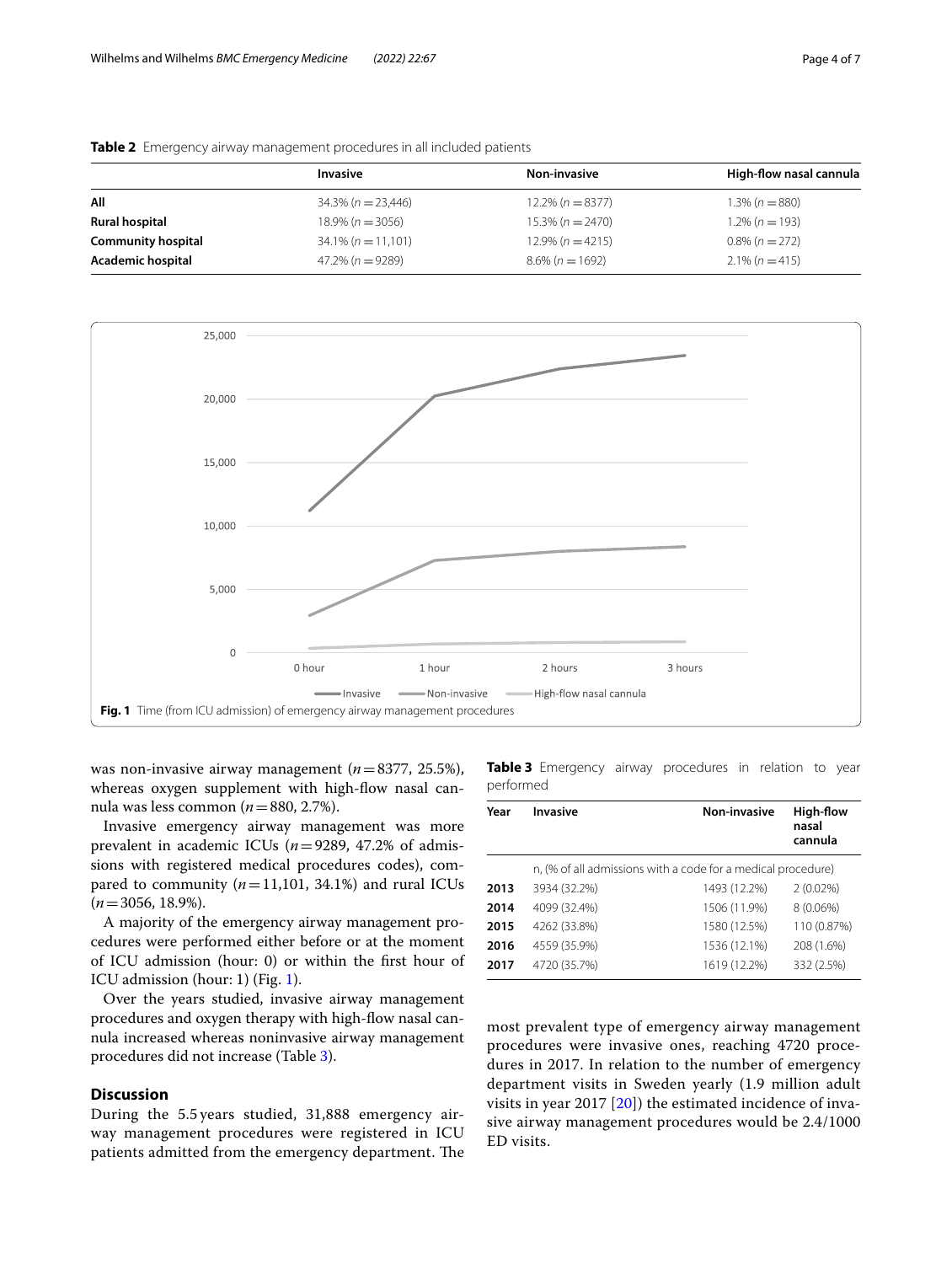To make sense, the number of procedures also needs to be related to staffing levels in Swedish emergency departments. However, Swedish EDs are stafed in diferent ways; either by emergency physicians (and trainees), or by rotating physicians from other departments in the hospital (for example medicine, surgery, orthopedics, neurology, infection), or by a combination of emergency physicians and rotating physicians. Therefore, it is difficult to estimate stafng levels in a national perspective [[21\]](#page-6-16).

However, examples from EDs of diferent sizes can give some indication of the order of magnitude of invasive airway procedure in relation to staffing. In Ostergötland county with 467,000 inhabitants there are two hospitals with ICUs (Linköping and Norrköping). The ED in Linköping (academic hospital) is only stafed with emergency physicians and trainees, a total of about 60 physicians. In 2017 the number of invasive emergency airway management procedures were 124, resulting in approximately 2 intubations/physician and year. In a rural hospital in Skåne county, Ystad hospital, mainly stafed by emergency physicians and trainees, the number of invasive emergency airway management procedures in 2017 was 28, resulting in approximately 1.75 intubations/physician and year. A system with rotating physicians from other departements would probably result in more individuals working in the ED, and as a consequence even less intubations/physician and year. With previous literature about number of intubations needed to gain profiency in emergency situations in mind, this is a very low number.

Another important aspect when discussing airway management and training opportunities in the ED is prehospital intubations. There is no recent study on the incidence of prehospital intubations in Sweden. However, in our county Östergötland, the incidence of prehospital intubations is low. In 2017 the ambulance service registered 30 endotracheal intubations (personal communication), compared to 204 invasive emergency airway management procedures in hospital (Linköping and Norrköping combined). The total number of ambulance missions in the county in 2017 was approximately 48,500, rendering an incidence of 0.62 intubtions/1000 amublance missions, the majority of which were performed in CPR situations  $[20]$  $[20]$ . As mentioned in the introduction, the problem with few endotracheal intubation procedures per year and individual is also well-described in other countries and for other professions  $[6-8]$  $[6-8]$ , especially in the pre-hospital setting. Cobas et al. has showed 31% failed prehospital intubations in a prehospital setting in the U. S  $[22]$  $[22]$  $[22]$ . It has been discussed whether this high rate of failed intubations is related to a dilution of intubation skills, with too few procedures per paramedic each

year [[23\]](#page-6-18). On the contrary, a success rate of 100% of prehospital intubations has been described by Helm et al. in a setting of helicopter emergency medical service where experienced trauma anesthetists performed the intubations  $[24]$ . The circumstances prehospitally may differ signifcantly from an in-hospital emergency department, and it is unclear to which extent the results from pre-hospital studies may be generalizable to other settings. Not surprisingly, however, the general tendency in the literature is that the success rate of emergency airway management procedures seems to increase with experience.

The problem with few endotracheal intubation procedures per individual may in part be overcome by simulation training. However, a systematic review reports that simulation training is not superior to non-simulation training (lectures, videos, self studies, problem-based learning and clinical observation)  $[25]$  $[25]$ . The challenges associated with few endotracheal intubation procedures is frequently discussed also for other specialties, such as trainees in pulmonary and critical care medicine. For trainees in these specialties, simulation and training in operating theatres may serve as a bridge to emergency airway management in the ICU – but it cannot fully compensate training opportunities in real-life emergency airway management [\[2](#page-6-1)]. Another aspect of invasive airway management is the technical development with the wide introduction of video-laryngoscopes. Video-laryngoscopes seem promising especially for intubations in patients with limited view (Cormace-Lehane grade III and IV) where video-laryngoscope seems to be superior to Macintoch/Miller blades [[26\]](#page-6-21). In another study, video-laryngoscopes tended to increase the rate of frst attempt success when compared to direct laryngoscopy [[27\]](#page-6-22). It has also been shown that video-laryngoscopy (versus Macintosh blade) is faster and associated with less adverse events when used by unexperienced users (in simulation situations) [\[28](#page-6-23)]. In summary, video-laryngoscope should be available and used in the ED but one should also remember that video-laryngoscope does not solve all problems and in these cases it is important to have knowledge and experience of other methods for airway management.

A major limitation in our study is the large group of excluded patients due to lack of medical procedure codes. The reasons for lack of medical procedure codes are most likely multiple. When comparing the excluded patients with the included ones, the excluded patients seem to be less ill as indicated by lower SAPS3 score, shorter length of stay in the ICU and lower mortality rate. There was also a higher rate of patients who were only admitted for observation in the excluded group. In summary, many parameters indicate that the excluded group was healthier – and perhaps did not require any medical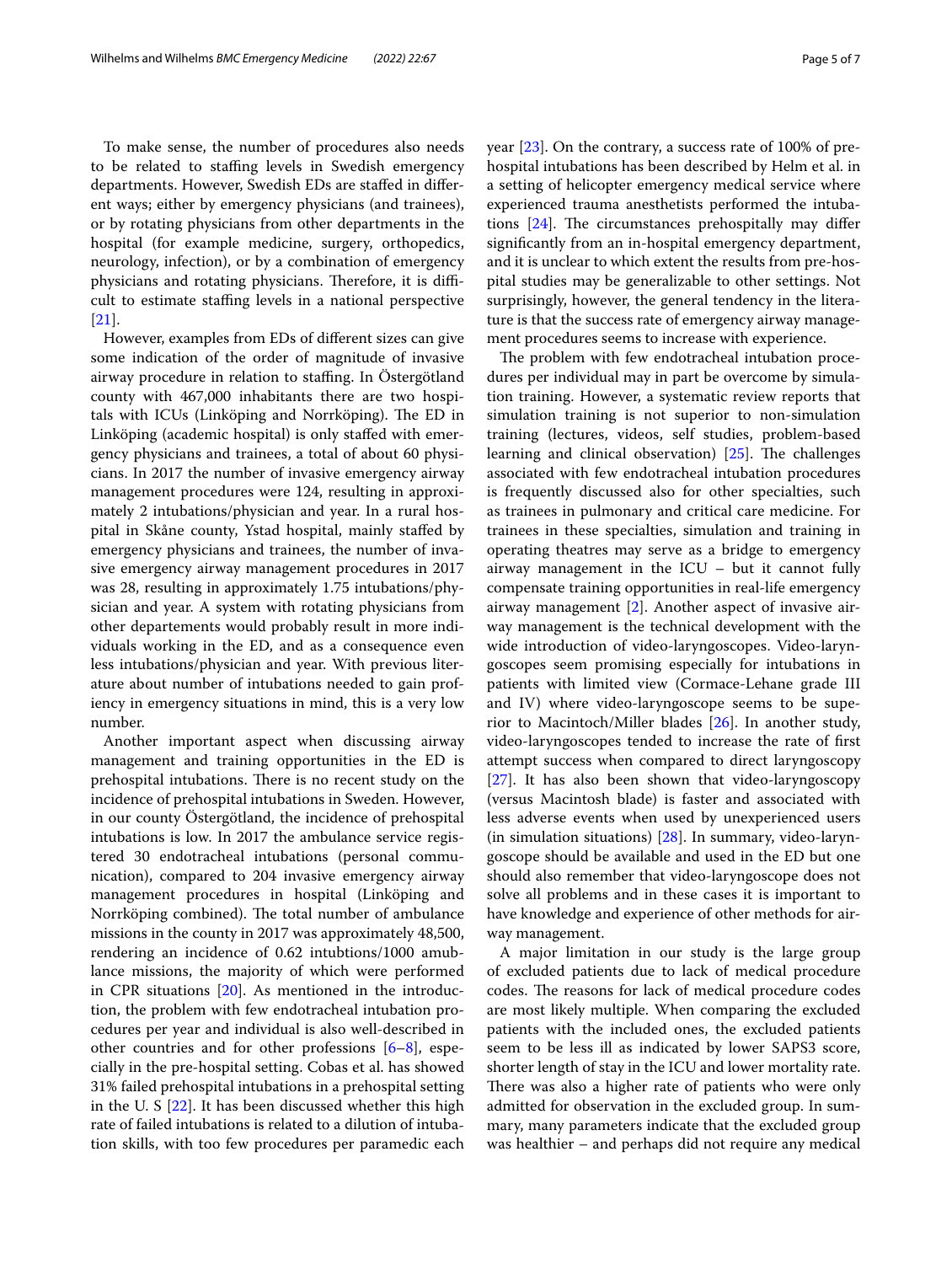procedures. However, another explanation of missing codes for medical procedures could be inadequate registration of codes. This is a common problem in registerbased research. The data in the Swedish intensive care register is reported prospectively during the ICU stay, and the registry has an automatic check for logical errors. In addition, local validations of diagnoses and procedures are done, but the registry has not been generally/externally validated. Some variables in the Swedish intensive registry, such as age, hospital type and primary diagnosis, are compulsory but medical procedures are not, which may also contribute to a higher frequency of missing data for procedures.

Another limitation may be the defnition of "emergency" airway management procedures. Surveying previous literature on this topic, it is obvious that there is no consensus on how to defne an emergency airway management procedure vs a non-emergent one. We have chosen to defne an emergency procedure as a procedure performed within 3h from the time of ICU admission. We believe that a 3h time limit could be an appropriate cut-off to indicate which patients could potentially be eligible for airway management procedures in the emergency department, and we are aware that a patient's condition could change dramatically within a 3h time frame – i.e. a patient who is intubated after 2.5h in the ICU might not have been appropriate to intubate already in the emergency department. Therefore, a time-limit of 3h after ICU admission may result in an overestimation of emergency airway management procedures. However, a majority of the procedures were performed before ICU admission or within the frst hour in ICU (Fig. [1\)](#page-3-1).

To overcome several of the limitations in this study and to facilitate in-depth studies of airway management procedures in an emergency setting, it would be valuable to institute a European version of the American National Emergency Airway Registry (NEAR). In the light of the current debate on emergency airway management, and before making any changes in the organization of emergency airway management procedures, we suggest the establishment of a quality register focusing on airway management procedures. This register should also include information about, for example, frst-pass success, surgical airway procedures, the provider's experience of intubation, as well as data on complications, none of which can be evaluated with the existing Swedish intensive care register. Another question we cannot answer with the existing data is the number of emergency endotracheal intubations per individual physician, nor the success rate of intubation attempts. There may also be regional diferences resulting in more frequent emergency endotracheal intubations in specifc emergency departments, even if the mean number of invasive airway management procedures per physician is low on a national level.

In summary, our study shows that the number of invasive airway management procedures in Swedish EDs is low. This needs to be considered when implementing strategies for emergency airway management, since gaining and maintaining competence is a key factor for successful intubation in emergency situations. However, local conditions may vary, and it is important to take these into consideration when discussing the generalizability of our results to other countries and health care systems.

# **Conclusion**

The number of invasive airway management procedures is low in Swedish emergency department patients, indicating that training and maintaining profciency in acute intubations is likely to be challenging in most emergency departments. Based on these fndings, there is a clear need for better data regarding airway management procedures in the emergency department, before implementing any changes in the organization of the care for these patients.

#### **Abbreviations**

ED: Emergency department; ICU: Intensive care unit; SAPS3: Simplifed acute physiology score 3.

#### **Acknowledgements**

We acknowledge all participating ICUs in the Swedish Intensive Care Registry for their participation and hard work to contribute data.

#### **Authors' contributions**

All authors contributed to the study design. SBW analyzed the data. SBW and DBW interpreted the data. SBW drafted the article and DBW critically revised the article. Both authors read and approved the fnal manuscript.

#### **Authors' information**

None.

#### **Funding**

Open access funding provided by Linköping University. SBW and DBW are currently receiving grants from Region Östergötland, a public healthcare organization. Region Östergötland has no role in the design of the study, nor in the collection, analysis and interpretation of data or in writing the manuscript.

#### **Availability of data and materials**

The data that support the fndings of this study are available from the Swedish intensive care registry but restrictions apply to the availability of these data, which were used under license for the current study, and so are not publicly available. Data are however available from the authors upon reasonable request and with permission of the Swedish intensive care registry.

#### **Declarations**

#### **Ethics approval and consent to participate**

The study protocol was approved by the Regional Ethical Review Committee in Linköping, Sweden (Chairperson Gunilla Robertsson) on 18 April 2018 (2018/177–31) and a supplement to the study protocol (regarding specifc analyses of airway management procedures) was approved by the Swedish Ethical Review Authority (Chairperson Gunilla Robertsson, address: